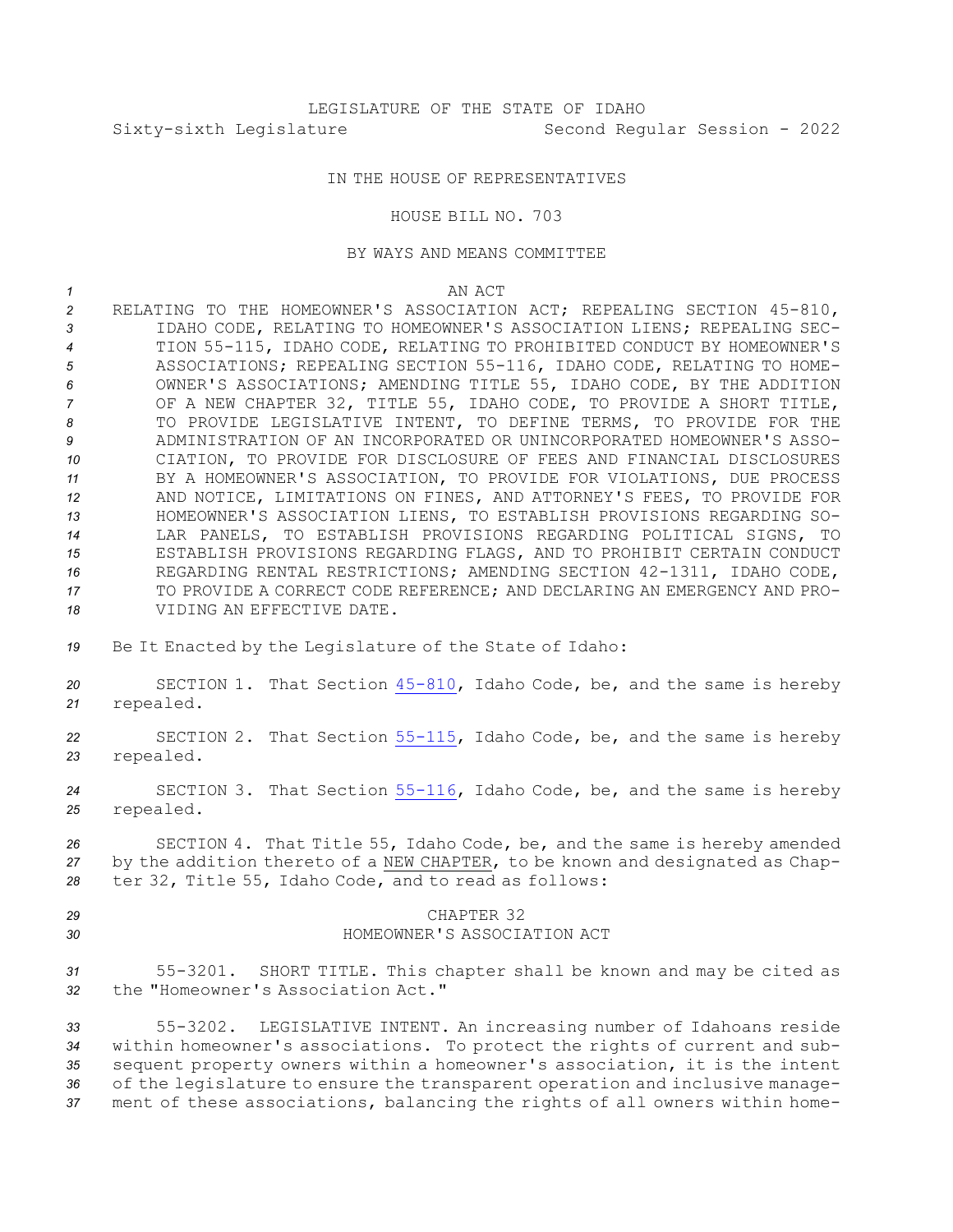*<sup>1</sup>* owner's associations to promote harmony and respect for community standards *<sup>2</sup>* and to protect the rights of individuals and neighbors in the community.

*<sup>3</sup>* 55-3203. DEFINITIONS. As used in this chapter:

*<sup>4</sup>* (1) "Board" means the entity that has the duty of governing the home-*<sup>5</sup>* owner's association and may be referred to as <sup>a</sup> board of directors, executive *<sup>6</sup>* board, or any other such similar name.

 (2) "Financial disclosure" means the accounting records of the organi- zation that are kept, disclosed, and made available for inspection in accor- dance with part 11, chapter 30, title 30, Idaho Code, and the governing docu-ments of the homeowner's association.

 (3) "Governing documents" means <sup>a</sup> written instrument by which the home- owner's association may exercise powers or manage, maintain, or otherwise affect the property under the jurisdiction of the homeowner's association. "Governing documents" includes but is not limited to articles of incorpora- tion, bylaws, <sup>a</sup> plat, rules of the homeowner's association, and any declara-tion of covenants, conditions, and restrictions.

*<sup>17</sup>* (4) "Homeowner's association" means any incorporated or unincorpo-*18* rated association:

*<sup>19</sup>* (a) In which membership is based upon owning or possessing an interest *<sup>20</sup>* in real property; and

*<sup>21</sup>* (b) That has the authority, pursuant to recorded covenants, bylaws, or *<sup>22</sup>* other governing documents, to assess and record liens against the real *<sup>23</sup>* property of its members.

*<sup>24</sup>* (5) "Member" or "membership" means any person or entity owning or pos-*<sup>25</sup>* sessing an interest in residential real property or <sup>a</sup> lot within the physical *26* boundaries of an established homeowner's association.

 55-3204. ADMINISTRATION OF AN INCORPORATED OR UNINCORPORATED HOME- OWNER'S ASSOCIATION. (1) Board meetings must be open to the members of the homeowner's association and any representative or agent designated in <sup>a</sup> signed writing by <sup>a</sup> member to represent the member.

*31* (2) An executive session at which members of the homeowner's associa-*<sup>32</sup>* tion are excluded may be held upon <sup>a</sup> majority vote of the board for the fol-*<sup>33</sup>* lowing purposes:

*<sup>34</sup>* (a) To consider matters of personnel, hiring, bid review, or contract *<sup>35</sup>* negotiation;

*<sup>36</sup>* (b) To consider records that are not subject to disclosure under part *<sup>37</sup>* 11, chapter 30, title 30, Idaho Code;

*<sup>38</sup>* (c) To consult with an attorney for the purpose of obtaining legal ad-*<sup>39</sup>* vice. The mere presence of legal counsel at <sup>a</sup> board meeting shall not *<sup>40</sup>* justify entering into executive session;

*<sup>41</sup>* (d) To discuss ongoing or potential litigation, mediation, arbitra-*<sup>42</sup>* tion, or administrative proceedings; or

*43* (e) To discuss sensitive matters related to an individual member's *<sup>44</sup>* property or assessments, such as violations or delinquent assessments.

*<sup>45</sup>* (3) All homeowner's associations, whether incorporated or unincorpo-*46* rated, shall:

*<sup>47</sup>* (a) Hold <sup>a</sup> meeting of the membership each calendar year. Such meet-*<sup>48</sup>* ing may be conducted in person or, with the approval of <sup>a</sup> simple major-

2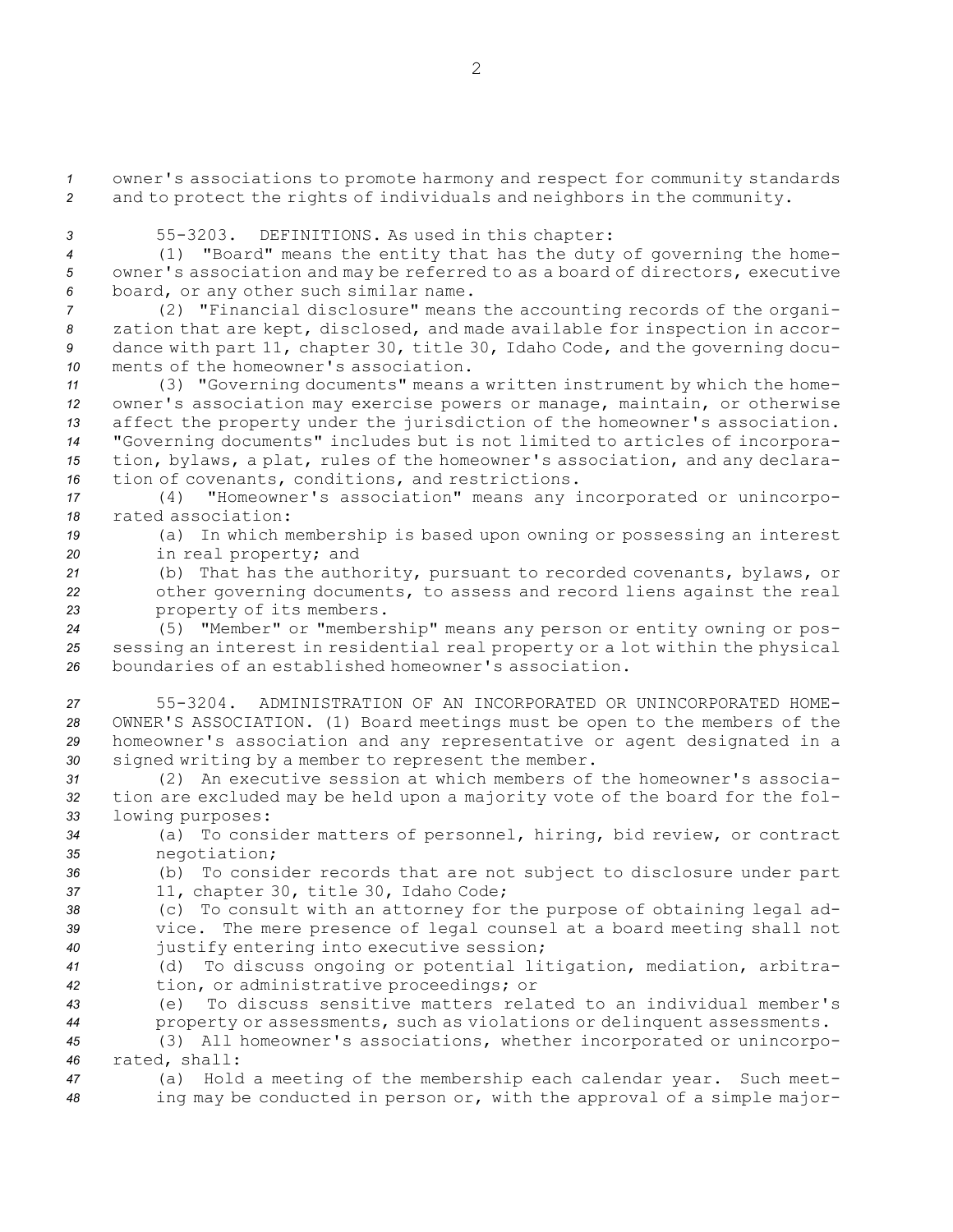*<sup>1</sup>* ity of the members, be conducted through an electronic or hybrid meeting *2* model;

 (b) Be governed by the provisions of sections 30-30-501 and 30-30-505, Idaho Code, as those provisions relate to notice of meetings of the homeowner's association. The board may adopt <sup>a</sup> process for members to choose to receive notice of any meeting of the homeowner's association by electronic means rather than by mail. All dates and information of the notice must remain the same as <sup>a</sup> mail notice;

*<sup>9</sup>* (c) Take minutes from all meetings of the homeowner's association, in-*<sup>10</sup>* cluding membership meetings and board meetings, and preserve such min-*<sup>11</sup>* utes for <sup>a</sup> minimum of ten (10) years; and

 (d) Determine and establish the amount of assessments in accordance with the governing documents or, in the event the governing documents do not include such language, with the approval of <sup>a</sup> majority of the members of the homeowner's association.

*<sup>16</sup>* (4) <sup>A</sup> board of <sup>a</sup> homeowner's association may not use its power to adopt *<sup>17</sup>* rules governing the common property to expand the provisions of the restric-*<sup>18</sup>* tive covenants as they relate to <sup>a</sup> member's property.

 (5) All homeowner's associations, whether incorporated or unincorpo- rated, shall be governed by sections 30-30-502 and 30-30-608, Idaho Code, as those sections relate to the removal of <sup>a</sup> board member and the process of calling <sup>a</sup> special meeting for such removal.

*<sup>23</sup>* (6) Unincorporated homeowner's associations shall be governed by by-*<sup>24</sup>* laws that provide for at least the following:

*<sup>25</sup>* (a) <sup>A</sup> requirement that the homeowner's association holds at least one *<sup>26</sup>* (1) meeting each calendar year;

*<sup>27</sup>* (b) <sup>A</sup> requirement that notice of any meeting of the homeowner's associ-*<sup>28</sup>* ation be published and distributed to all members of the homeowner's as-*29* sociation;

*<sup>30</sup>* (c) <sup>A</sup> requirement that the minutes of all homeowner's association meet-*<sup>31</sup>* ings be taken and preserved;

*<sup>32</sup>* (d) <sup>A</sup> method of adopting and amending fees; and

*<sup>33</sup>* (e) <sup>A</sup> provision that no fees or assessments of the homeowner's asso-*<sup>34</sup>* ciation may be increased unless <sup>a</sup> majority of all members of the home-*35* owner's association vote in favor of the increase.

*<sup>36</sup>* (7) If <sup>a</sup> homeowner's association violates any of the provisions of this *<sup>37</sup>* chapter and <sup>a</sup> member prevails in <sup>a</sup> legal action to protect his rights, the *<sup>38</sup>* member shall be entitled to an award of reasonable attorney's fees.

 55-3205. DISCLOSURE OF FEES AND FINANCIAL DISCLOSURES. (1) A home- owner's association or its agent must provide <sup>a</sup> member and the member's agent, if any, <sup>a</sup> statement of the member's account no more than five (5) business days after <sup>a</sup> request by the member or the member's agent is received by the manager, president, board member, or other agent of the homeowner's association, or any combination thereof. The statement of account must in- clude, at <sup>a</sup> minimum, the amount of annual charges against the property, the date when said amounts are due, and any unpaid assessments or other charges due and owing from such member at the time of the request. The homeowner's association will be bound by the amounts set forth within the statement of *49* account.

- 
-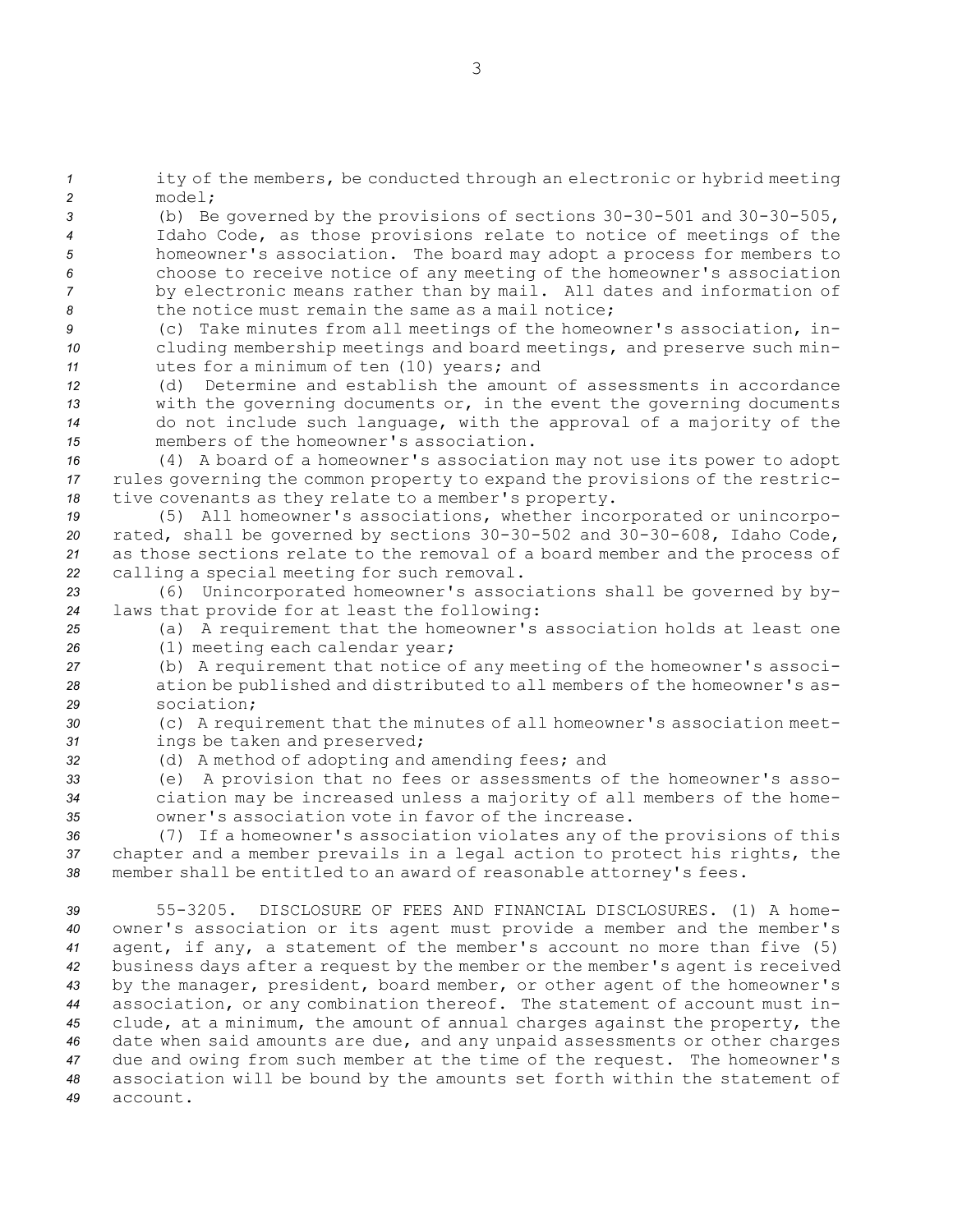(2) On or before January 1 of each year, <sup>a</sup> homeowner's association or its agent must provide its members <sup>a</sup> disclosure of fees that will be charged to <sup>a</sup> member in connection with any transfer of ownership of his property. Fees imposed by <sup>a</sup> homeowner's association for the calendar year following the disclosure of fees may not exceed the amount set forth on the annual dis- closure, and no surcharge or additional fees may be charged to any member in connection with any transfer of ownership of his property. No fees may be charged for expeditiously providing <sup>a</sup> member's statement of account as set forth in this section.

 (3) <sup>A</sup> homeowner's association or its agent must provide <sup>a</sup> member and the member's agent, if any, an up-to-date financial disclosure no more than ten (10) business days after <sup>a</sup> request by the member or the member's agent is re- ceived by the manager, president, board member, or other agent of the home-owner's association, or any combination thereof.

 (4) Within sixty (60) days of the close of the fiscal year, <sup>a</sup> home- owner's association or its agent must provide all members of the organi- zation, and the member's agent, if any, with an up-to-date and reconciled financial disclosure for the fiscal year.

 55-3206. VIOLATIONS -- DUE PROCESS AND NOTICE -- LIMITATION ON FINES -- ATTORNEY'S FEES. (1) No fine may be imposed for <sup>a</sup> violation of the covenants and restrictions pursuant to the rules or regulations of <sup>a</sup> home- owner's association unless the authority to impose <sup>a</sup> fine is clearly set forth in the covenants and restrictions. <sup>A</sup> majority vote by the board is required before any fine may be imposed on <sup>a</sup> member for <sup>a</sup> violation of any covenants and restrictions pursuant to the rules and regulations of the homeowner's association. Written notice must be provided to the member at least thirty (30) days prior to <sup>a</sup> meeting at which <sup>a</sup> vote to impose <sup>a</sup> fine on the member is to be held. Service of the notice must be by personal service or certified mail.

 (2) In the event the member begins resolving the violation prior to <sup>a</sup> meeting held pursuant to subsection (1) of this section, no fine may be im- posed as long as the member continues to address the violation in good faith until fully resolved.

*<sup>34</sup>* (3) No portion of any fine may be used to increase the remuneration of *<sup>35</sup>* any board member or agent of the board.

 (4) Except as may otherwise be provided in this subsection, nothing in this section is intended to affect any statute, rule, covenant, bylaw, pro- vision, or clause that may allow for the recovery of attorney's fees. Attor- ney's fees and costs may not accrue or be assessed or collected by the home- owner's association until the homeowner's association has complied with the requirements of this section and the member has failed to address the vio- lation as set forth in subsection (2) of this section. <sup>A</sup> court of competent jurisdiction may determine the reasonableness of attorney's fees and costs assessed against <sup>a</sup> member. In an action to determine the reasonableness of attorney's fees and costs assessed by the homeowner's association against <sup>a</sup> member, the court may award reasonable attorney's fees and costs to the pre-vailing party.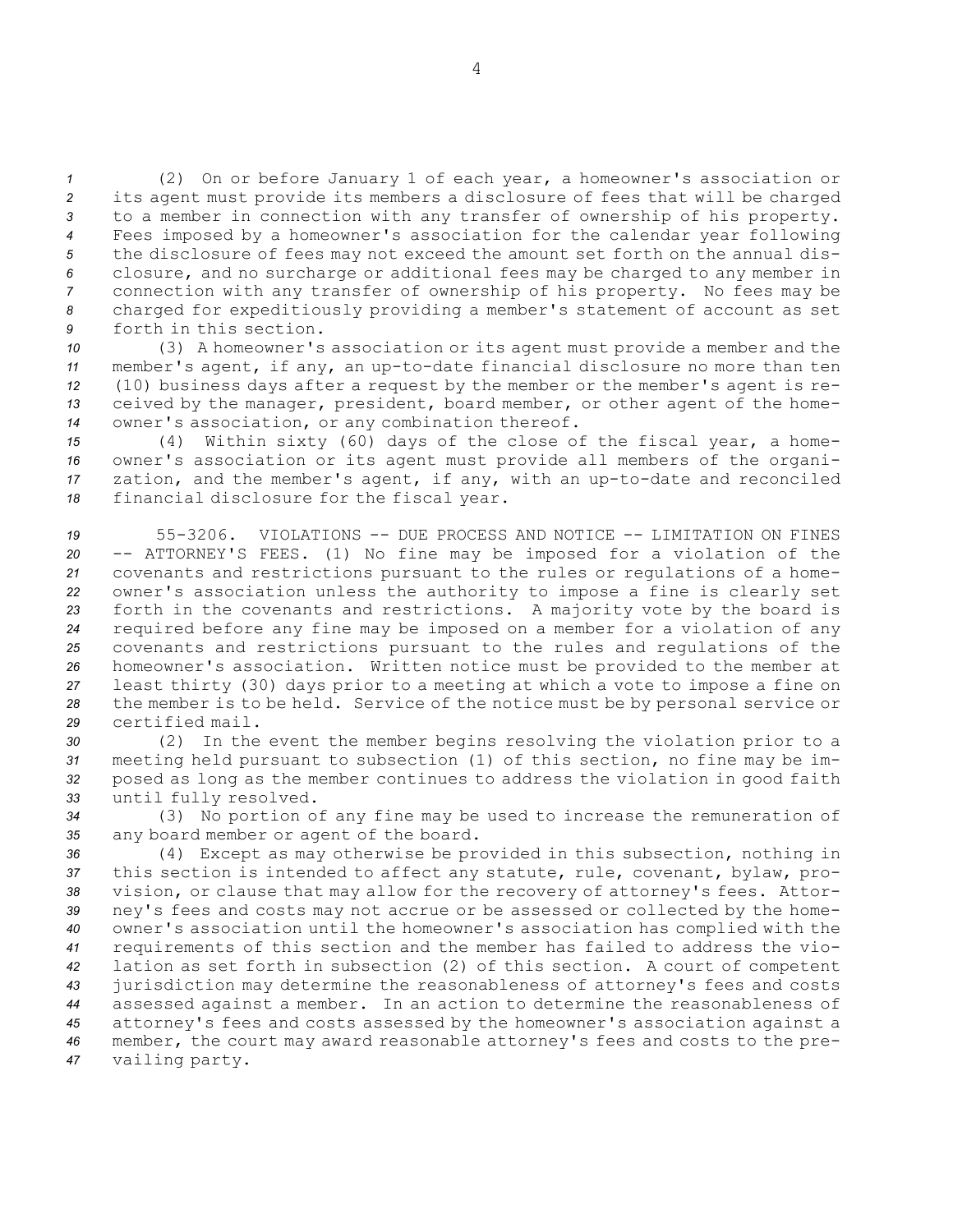55-3207. HOMEOWNER'S ASSOCIATION LIENS. (1) A homeowner's associa- tion may levy an assessment against <sup>a</sup> lot for the reasonable costs incurred in the maintenance of common areas consisting of real property owned and maintained by the homeowner's association.

*<sup>5</sup>* (2)(a) <sup>A</sup> homeowner's association claiming <sup>a</sup> lien under subsection (1) *<sup>6</sup>* of this section must file <sup>a</sup> claim in the county in which the lot or some *<sup>7</sup>* part thereof is located. The claim must contain:

- *<sup>8</sup>* (i) <sup>A</sup> true statement of the amount due for the unpaid assessments
- 

**9 a** after deducting all just credits and offsets; *<sup>10</sup>* (ii) The name of the lot owner, or reputed owner, if known;

*<sup>11</sup>* (iii) The name of the homeowner's association; and

*<sup>12</sup>* (iv) <sup>A</sup> description, sufficient for identification, of the prop-13 erty to be charged with the lien.

 (b) When <sup>a</sup> claim has been filed and recorded pursuant to this section and the owner of the lot subject to the claim thereafter fails to pay any assessment chargeable to such lot, then as long as the original or any subsequent unpaid assessment remains unpaid, such claim shall automat- ically accumulate the subsequent unpaid assessments without the neces-sity of further filings under this section.

*<sup>20</sup>* (c) The claim must be verified by the oath of an individual having *<sup>21</sup>* knowledge of the facts and must be recorded by the county recorder. The *<sup>22</sup>* record will be indexed as other liens are required by law to be indexed.

 (d) Within five (5) business days after recording <sup>a</sup> lien on the prop- erty, the homeowner's association shall serve, by personal delivery to the owner or reputed owner or by certified mail to the last known address of the owner or reputed owner, <sup>a</sup> true and correct copy of the recorded *27* lien.

*<sup>28</sup>* (3) The lien may be enforced by the board acting on behalf of the home-*29* owner's association.

 (4) This section does not prohibit <sup>a</sup> homeowner's association from pur- suing an action to recover sums for which subsection (1) of this section cre- ates <sup>a</sup> lien or from taking <sup>a</sup> deed in lieu of foreclosure in satisfaction of the lien.

 (5) An action to recover <sup>a</sup> money judgment for unpaid assessments may be maintained without foreclosing or waiving the lien securing the claim for unpaid assessments. However, recovery on the action operates to satisfy the lien, or the portion thereof, for which recovery is made.

 55-3208. SOLAR PANELS. (1) No homeowner's association may add, amend, or enforce any covenant, condition, or restriction in such <sup>a</sup> way that pro- hibits the installation of solar panels or solar collectors on the rooftop of any property or structure within the jurisdiction of the homeowner's associ- ation. <sup>A</sup> homeowner's association may, however, determine the specific loca- tion where solar panels or solar collectors may be installed on the roof as long as installation is permitted with an orientation to the south or within forty-five (45) degrees east or west of due south.

 (2) <sup>A</sup> homeowner's association may adopt reasonable rules for the installation of solar panels or solar collectors consistent with an ap- plicable building code or to require that panels or collectors be parallel to <sup>a</sup> roofline, conform to the slope of <sup>a</sup> roof, and that any frame, support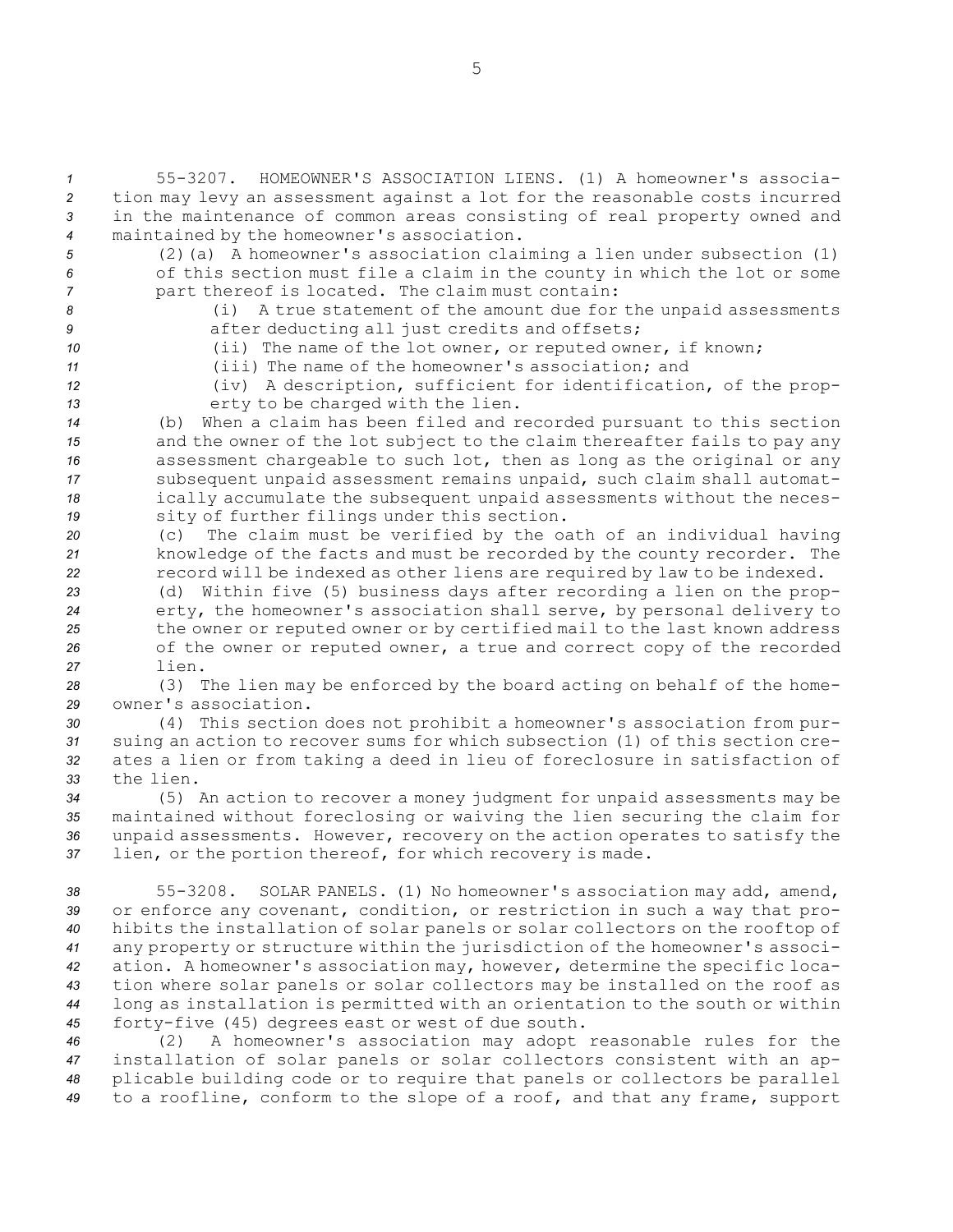*<sup>1</sup>* bracket, or visible piping or wiring be painted to coordinate with the roof-*<sup>2</sup>* ing material. The provisions of this subsection shall apply only to rooftops *<sup>3</sup>* that are owned, controlled, and maintained by the homeowner.

 55-3209. POLITICAL SIGNS. (1) Except as otherwise provided in this section, no homeowner's association may add, amend, or enforce any covenant, condition, or restriction in such <sup>a</sup> way that prohibits or has the effect of prohibiting the display of <sup>a</sup> political sign.

*<sup>8</sup>* (2) <sup>A</sup> homeowner's association may adopt reasonable rules, subject to *<sup>9</sup>* any applicable laws or ordinances, regarding the time, size, place, number, *<sup>10</sup>* and manner of display of political signs.

*<sup>11</sup>* (3) <sup>A</sup> homeowner's association may remove <sup>a</sup> political sign without lia-*<sup>12</sup>* bility if the sign:

 (a) Is placed within the common areas, including limited common areas, other property or improvements owned or maintained by the homeowner's association, or property owned in common by the members of the home-owner's association;

*<sup>17</sup>* (b) Threatens the public health or safety;

*<sup>18</sup>* (c) Violates an applicable law or ordinance; or

*<sup>19</sup>* (d) Is accompanied by sound or music or if any other materials are at-*<sup>20</sup>* tached to the political sign.

 (4) Except as provided in subsection (3) of this section, <sup>a</sup> homeowner's association shall not remove <sup>a</sup> political sign from the property of <sup>a</sup> member or impose any fine or penalty upon the member unless it has first provided the member three (3) days' written notice that specifically identifies the rule and the nature of the violation.

*<sup>26</sup>* (5) For the purpose of this chapter, "political sign" means any fixed, *<sup>27</sup>* ground-mounted display in support of or in opposition to <sup>a</sup> candidate for of-*28* fice or <sup>a</sup> ballot measure.

*<sup>29</sup>* 55-3210. FLAGS. (1) No homeowner's association may add, amend, or en-*<sup>30</sup>* force any covenant, condition, or restriction in such <sup>a</sup> way that prohibits or *<sup>31</sup>* has the effect of prohibiting the display of:

- *<sup>32</sup>* (a) The flag of the United States of America;
- *<sup>33</sup>* (b) The flag of the state of Idaho;
- *<sup>34</sup>* (c) The POW/MIA flag; or

*<sup>35</sup>* (d) An official or replica flag of any branch of the United States armed *36* forces.

*<sup>37</sup>* (2) <sup>A</sup> homeowner's association may adopt reasonable rules, subject to *<sup>38</sup>* applicable laws or ordinances:

*<sup>39</sup>* (a) That require:

*<sup>40</sup>* (i) The flag of the United States of America and the flag of the *<sup>41</sup>* state of Idaho to be displayed in accordance with 4 U.S.C. 5 et *42* seq.;

 (ii) <sup>A</sup> flagpole attached to <sup>a</sup> dwelling or <sup>a</sup> freestanding flagpole to be constructed of permanent, long-lasting materials with <sup>a</sup> fin- ish appropriate to the materials used in the construction of the flagpole and harmonious to the dwelling;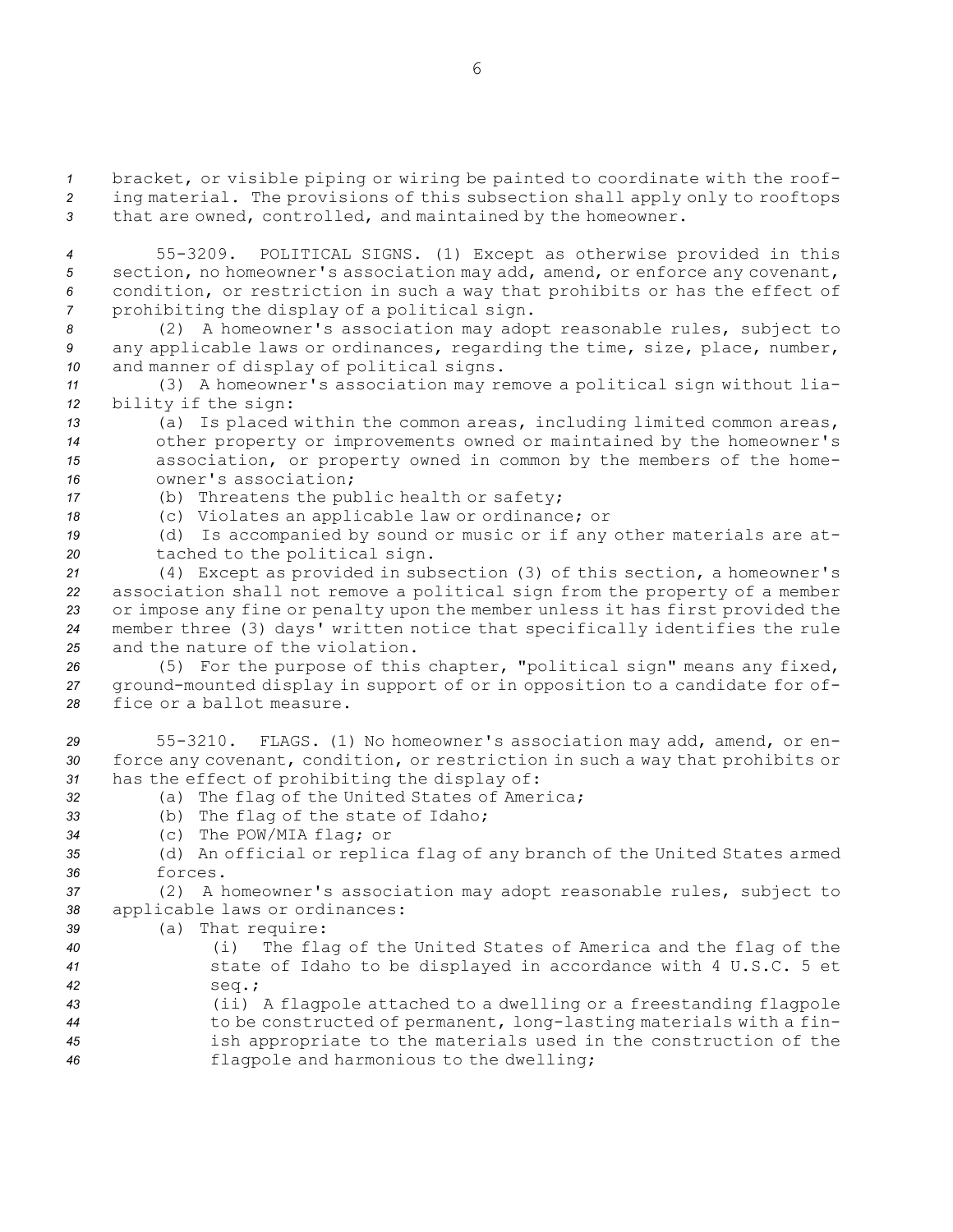(iii) The display of <sup>a</sup> flag, or the location and construction of the supporting flagpole, to comply with applicable zoning ordi- nances, easements, and setbacks of record; and (iv) That <sup>a</sup> displayed flag and the flagpole on which it is flown be maintained in good condition and that any deteriorated flag or de- teriorated or structurally unsafe flagpole be repaired, replaced, or removed; (b) That regulate the size, number, and location of flagpoles on which flags are displayed, except that the regulation may not prevent the in- stallation or erection of at least one (1) flagpole per property that: (i) Is not more than twenty (20) feet in height and, subject to applicable zoning ordinances, easements, and setbacks of record, is located in the front yard of the property; or (ii) Is attached to any portion of <sup>a</sup> residential structure owned 15 by the member and not maintained by the homeowner's association; (c) That govern the size of <sup>a</sup> displayed flag; (d) That regulate the size, location, and intensity of any lights used 18 to illuminate a displayed flag; (e) That impose reasonable restrictions to abate noise caused by an ex- ternal halyard of <sup>a</sup> flagpole; or (f) That prohibit <sup>a</sup> member from locating <sup>a</sup> displayed flag or flagpole on property that is: (i) <sup>A</sup> common area, including <sup>a</sup> limited common area; (ii) Owned or maintained by the homeowner's association; or (iii) Owned in common by the members of the association. (3) <sup>A</sup> member who has <sup>a</sup> front yard and who otherwise complies with any

*<sup>27</sup>* permitted homeowner's association regulation may elect to install <sup>a</sup> flag-*<sup>28</sup>* pole in accordance with subsection (2)(b) of this section.

 (4) <sup>A</sup> homeowner's association may not remove <sup>a</sup> flag permitted by sub- section (1) of this section from the property of <sup>a</sup> member or impose any fine or penalty upon the member unless it has first provided the member three (3) days' written notice that specifically identifies the rule and the nature of the violation.

 55-3211. PROHIBITED CONDUCT -- RENTAL RESTRICTIONS. No homeowner's association may add, amend, or enforce any covenant, condition, or restric- tion in such <sup>a</sup> way that limits or prohibits the rental, for any amount of time, of any property, land, or structure thereon within the jurisdiction of the homeowner's association, unless expressly agreed to in writing at the time of such addition or amendment by the owner of the affected property. Nothing in this section shall be construed to prevent the enforcement of valid covenants, conditions, or restrictions limiting <sup>a</sup> property owner's right to transfer his interest in land or the structures thereon as long as that covenant, condition, or restriction applied to the property at the time the homeowner acquired his interest in the property.

*<sup>45</sup>* SECTION 5. That Section 42-1311, Idaho Code, be, and the same is hereby *46* amended to read as follows:

*<sup>47</sup>* 42-1311. AMOUNT AND LIEN OF ASSESSMENTS. The amount assessed against *<sup>48</sup>* each water user, together with any penalties and interest, shall be <sup>a</sup> lien